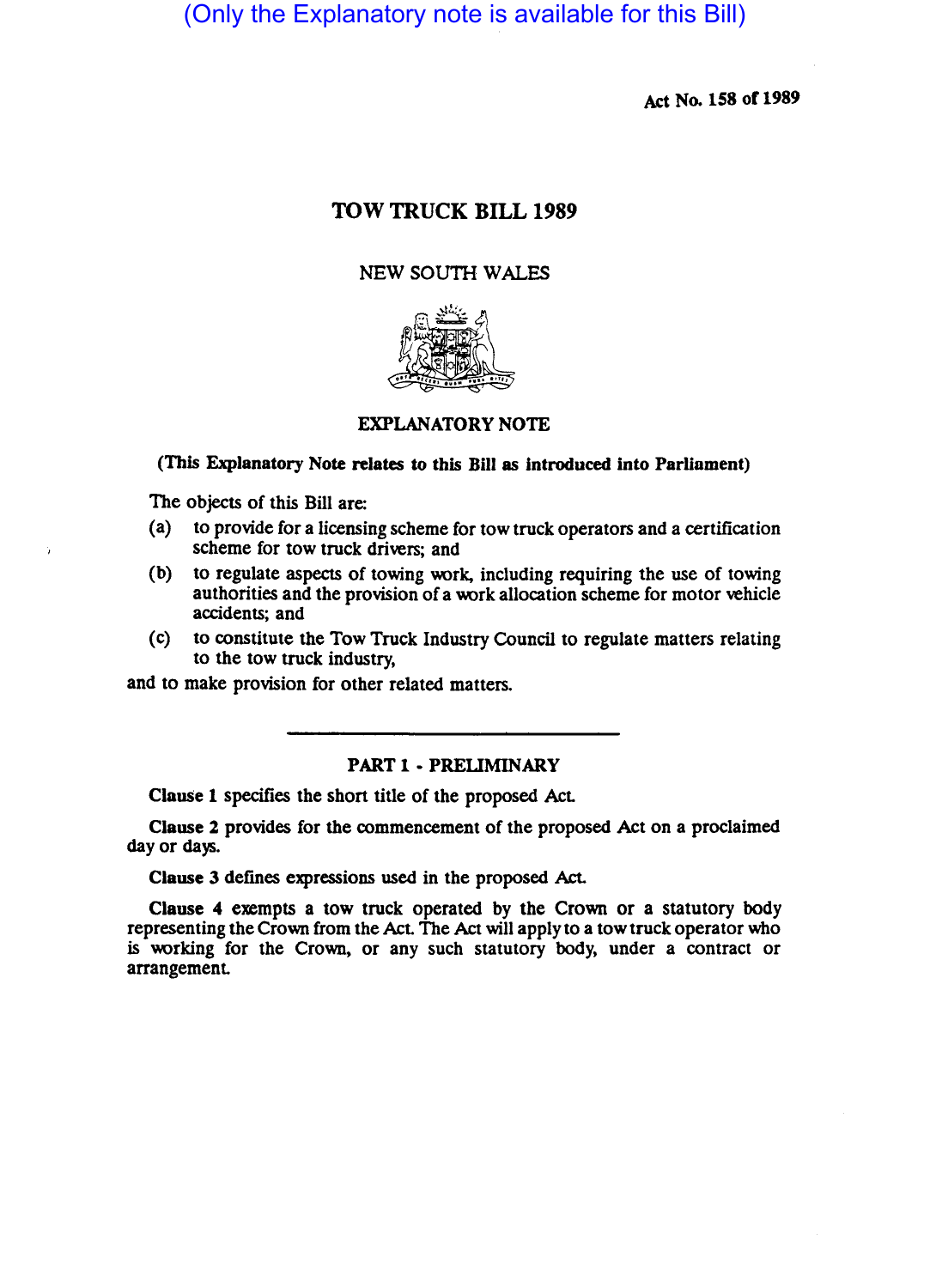#### PART 2 - OPERATORS LICENCES AND DRIVERS CERTIFICATES

#### Division 1 • Tow truck operators licences

Clause 5 makes it an offence for a person to carry on the business of a tow truck operator, or advertise any such business, unless the person is the holder of a tow truck operators licence and the kind of operations carried out, or advertised, are permitted by the licence.

Clause 6 provides for the making of applications for licences to the Tow Truck Industry Council ("the Council") and the matters to be included in applications.

Clause 7 provides for the determination of licence applications by the Council. In general, a licence must not be granted unless the applicant meets all of the qualifications set out in proposed section 8. However the Council may waive this requirement in special circumstances.

Clause 8 sets out the qualifications for a licence, including a requirement that the person is, in the opinion of the Council, a fit and proper person to hold a licence, as well as other qualifications relating to premises, tow trucks and training.

Clause 9 provides that a licence may be granted SUbject to conditions, including a condition specifying the kind of towing work that may be carried out. The clause also sets out conditions applying to every licence.

Clause 10 enables the Council to amend a licence by varying its conditions or by adding or omitting conditions.

Clause 11 enables the Council to determine licence fees.

Clause 12 states that the duration of a licence is 1 year or such shorter period as may be specified in the licence, unless it is sooner cancelled or surrendered.

Clause 13 enables a licence holder to apply to the Council to have the name of a proposed partner in the holder's business added to the licence.

#### Division 1 . Tow truck drivers certificates

Clause 14 defines "tow truck" for the purposes of the Division.

Clause 15 makes it an offence for a person to drive or stand a tow truck on a public street, to use or assist in the use of a tow truck on a public street or to obtain or attempt to obtain a towing authority, unless the person is the holder of a drivers certificate.

Clause 16 makes it an offence for a tow truck operator to use the services of a person who does not hold a drivers certificate to do anything for which a drivers certificate is required under the proposed AcL

Clause 17 provides for the making of applications for drivers certificates to the Council and the matters to be included in applications.

Clause 18 provides for the determination of drivers certificate applications by the Council A drivers certificate must not be granted unless the applicant meets all the qualifications set out in proposed section 19.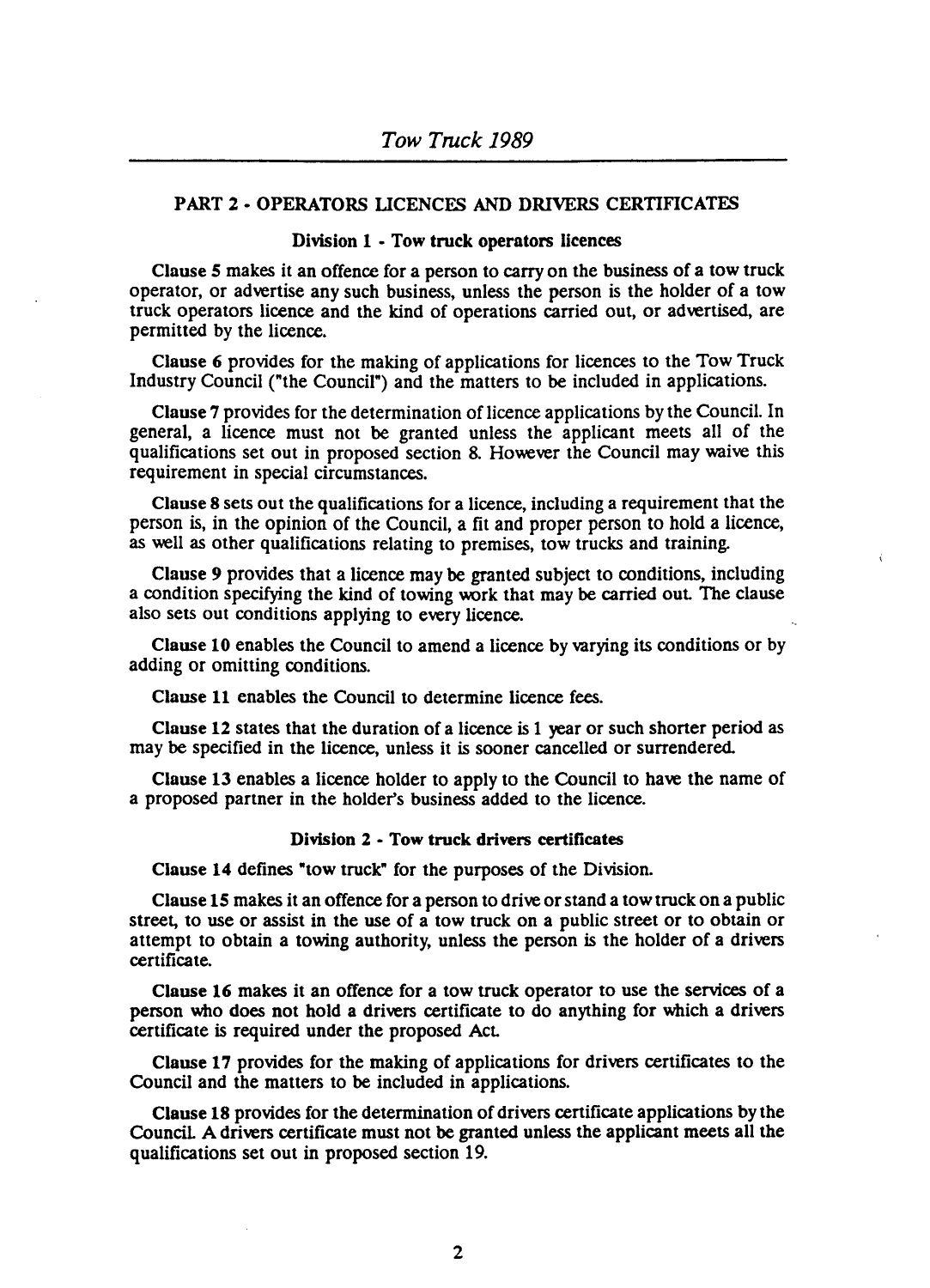Clause 19 sets out the qualifications for a drivers certificate, including a requirement that the person holds a silver or gold driver's licence as well as other qualifications relating to being a fit and proper person and training.

Clause 20 provides that a drivers certificate may be granted subject to conditions.

Clause 21 enables the Council to amend a drivers certificate by varying its conditions or by adding or omitting conditions.

Clause 22 enables the Council to determine fees for drivers certificates.

Clause 23 states that the duration of a drivers certificate is 1 year or such shorter period as may be specified in the drivers certificate, unless it is sooner cancelled or surrendered.

#### Division 3 - Licences and drivers certificates generally

Clause 24 requires the Council to give notice to persons whose applications for a licence or drivers certificate or the amendment of a licence are refused.

Clause 25 confers on an applicant a right to appeal to a Local Court against the Council'S refusal of an application for a licence or drivers certificate or for the amendment of a licence.

Clause 26 provides that, unless the Local Court otherwise orders, an amendment to a licence continues in force until any appeal against the amendment is determined.

Clause 27 sets out the determinations which may be made by a Local Court on an appeaL

Clause 28 enables the Council to request and consider a police report as to the character of a person when the Council is deciding whether a person is a fit and proper person to hold a licence or drivers certificate.

Clause 29 provides for the issue of duplicate licences or drivers certificates.

Clause 30 requires the Council to keep a register of licences and drivers certificates and provides for the inspection of the register by officials and members of the public.

Clause 31 makes it an offence for a person to make any statement which the person knows to be false or misleading in an application for a licence or drivers certificate or for the amendment of a licence.

Clause 32 makes it an offence for a person to hold himself or herself out as the holder of a licence or drivers certificate if the person is not the holder of the licence or drivers certificate.

Clause 33 enables licences and drivers certificates to be surrendered.

#### PART 3 • TOW TRUCK OPERATIONS

#### Division 1 • Towing authorities

Clause 34 makes it an offence for a person who is required by the regulations to obtain a towing authority to tow a motor vehicle on a public street without a towing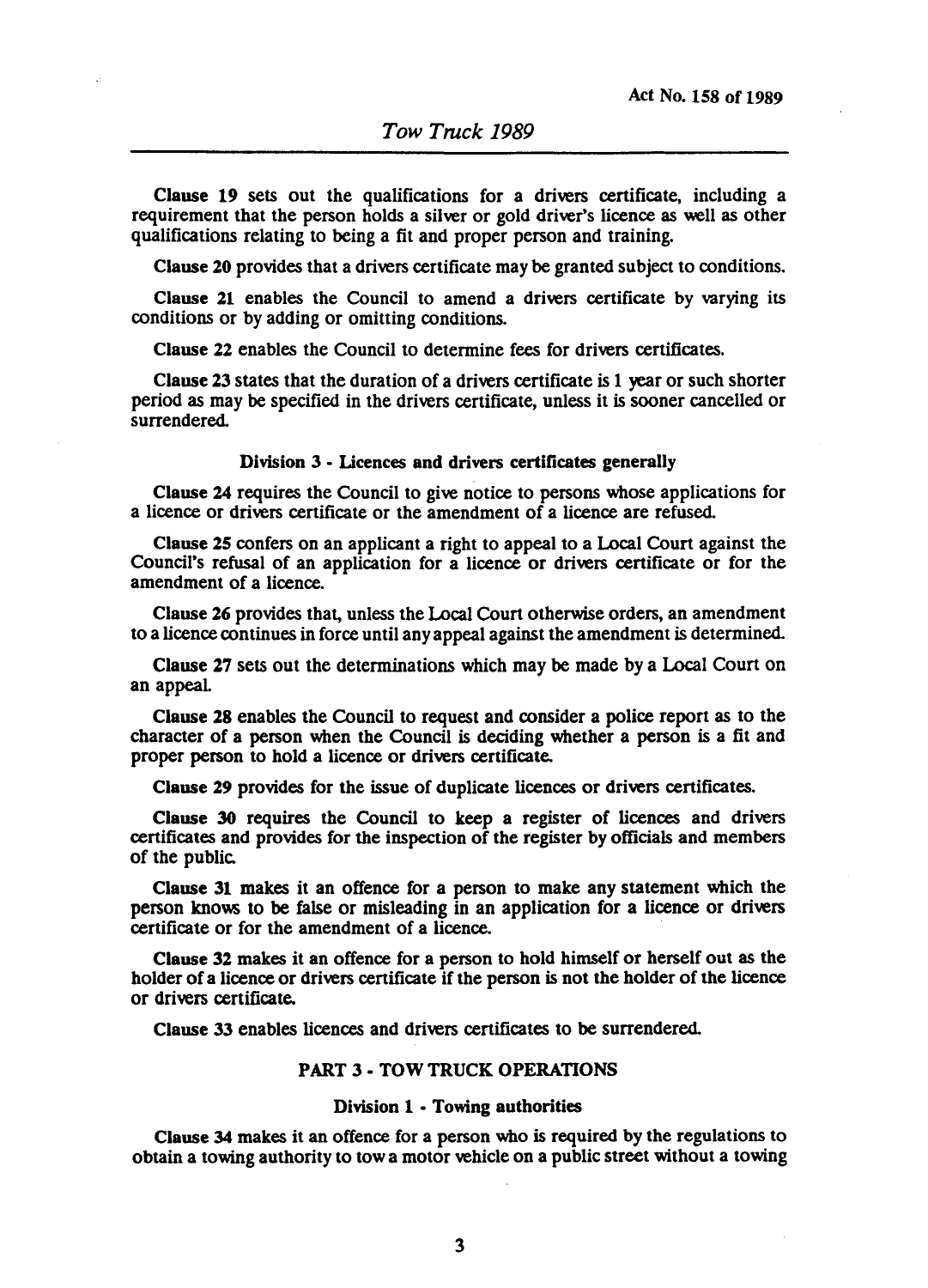authority that has been obtained, completed, signed and dealt with, in accordance with the regulations.

Clause 3S sets out a power to make regulations with respect to towing authorities.

### Division 2 • Allocation of towing work

Clause 36 sets out a power to make regulations with respect to a scheme for the allocation of towing work.

#### Division 3 • Other offences relating to towing operations

Clause 37 makes it an offence to give, or offer to give, a valuable thing to obtain, personally or for another person, the work of repairing a motor vehicle damaged in an accident or otherwise requiring towing. It also makes it an offence to demand, receive, or offer to receive, a valuable thing to obtain, for another person, the work of repairing a motor vehicle damaged in an accident or otherwise requiring towing. The purpose of the proposed section is to prohibit "drop fees" from being given and received.

Clause 38 makes it an offence to do anything, by threats, intimidation or coercion, to a person in connection with the obtaining of a towing authority or obtaining the work of repairing a motor vehicle damaged in an accident or otherwise requiring towing.

Clause 39 makes it an offence for a tow truck driver to tow a motor vehicle from the scene of an accident without first clearing the debris from the accident that relates to the towed motor vehicle.

Clause 40 makes it an offence for a person who is not the holder of a drivers cenificate, and who is not the driver or passenger of a motor vehicle proposed to be or being towed, to travel as a passenger in a tow truck proceeding to or from an accident

#### Division 4 • Tow trucks

Clause 41 enables the Roads and Traffic Authority to issue distinctive number-plates for tow trucks.

Clause 42 sets out a power to make regulations with respect to the design, construction and equipment of tow trucks.

Clause 43 sets out a power to make regulations with respect to the periodic inspection of tow trucks by the Roads and Traffic Authority or a person authorised by the Authority.

### PART 4 • DISCIPUNARY PROCEEDINGS

Clause 44 provides that any person may make a complaint that the holder of a licence or drivers certificate should be dealt with under the proposed Part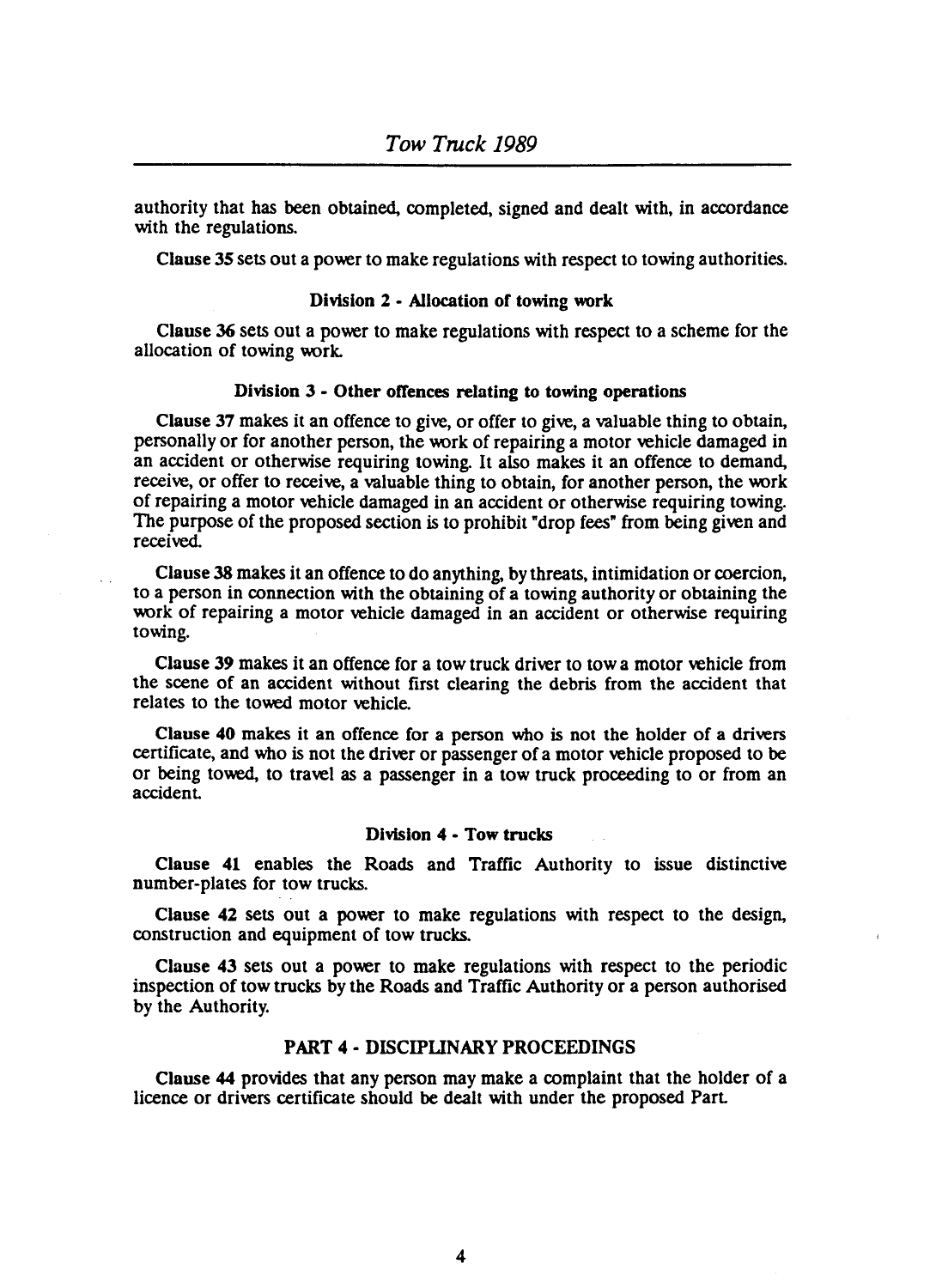Clause 45 provides that a complaint is to be lodged with the Council

Clause 46 sets out the grounds on which a licence holder may be dealt with under the proposed Part

Clause 47 sets out the grounds on which the holder of a drivers certificate may be dealt with under the proposed Part

Clause 48 requires the Council to serve, on a person against whom a complaint is made ("the defendant"), a notice calling on the defendant to show cause why the person should not be dealt with under the proposed Part After considering any representations made by the defendant, the Council must decide whether or not to hold an inquiry or cause an inquiry to be held by a committee of the Council into the complaint The complainant is to be notified of the action taken.

Clause 49 sets out the procedure for the conduct of inquiries into complaints.

Clause 50 sets out the determinations which the Council may make if, after an inquiry is held, it is of the opinion that a ground exists for dealing with the defendant under the proposed Part. Determinations which may be made include a requirement that a monetary penalty be paid to the Council and the cancellation or suspension of a licence or drivers certificate.

Clause 51 provides for the suspension of the licence or drivers certificate of a defendant who fails to pay a monetary penalty within 21 days of it being imposed.

Clause 52 requires notice of the cancellation or suspension of a licence or drivers certificate to be given to the holder and requires a cancelled or suspended licence or drivers certificate to be delivered to the Council

Clause 53 confers on a defendant a right to appeal to a Local Court against a determination of the Council under clause 50.

Clause 54 provides that, unless the Local Coun otherwise orders, the Council's determination has no effect until any relevant appeal is withdrawn or the determination is confirmed by the Local Court

Clause 55 sets out the determinations which may be made by a Local Coun on an appeal.

#### PART 5 • TOW TRUCK INDUSTRY COUNCIL

Clause 56 constitutes the Council The Council is to have 8 part-time members consisting of a Chairperson, an officer of the Roads and Traffic Authority and 6 members representing industry and consumer groups.

Clause 57 provides that the Council has the functions conferred or imposed on it by or under the proposed Act or any other legislation.

Clause 58 sets out panicular functions of the Council relating to the proposed Act and the tow truck industry.

Clause *S9* empowers the Council to determine maximum charges by tow truck operators for the towing, salvage or storage of motor vehicles.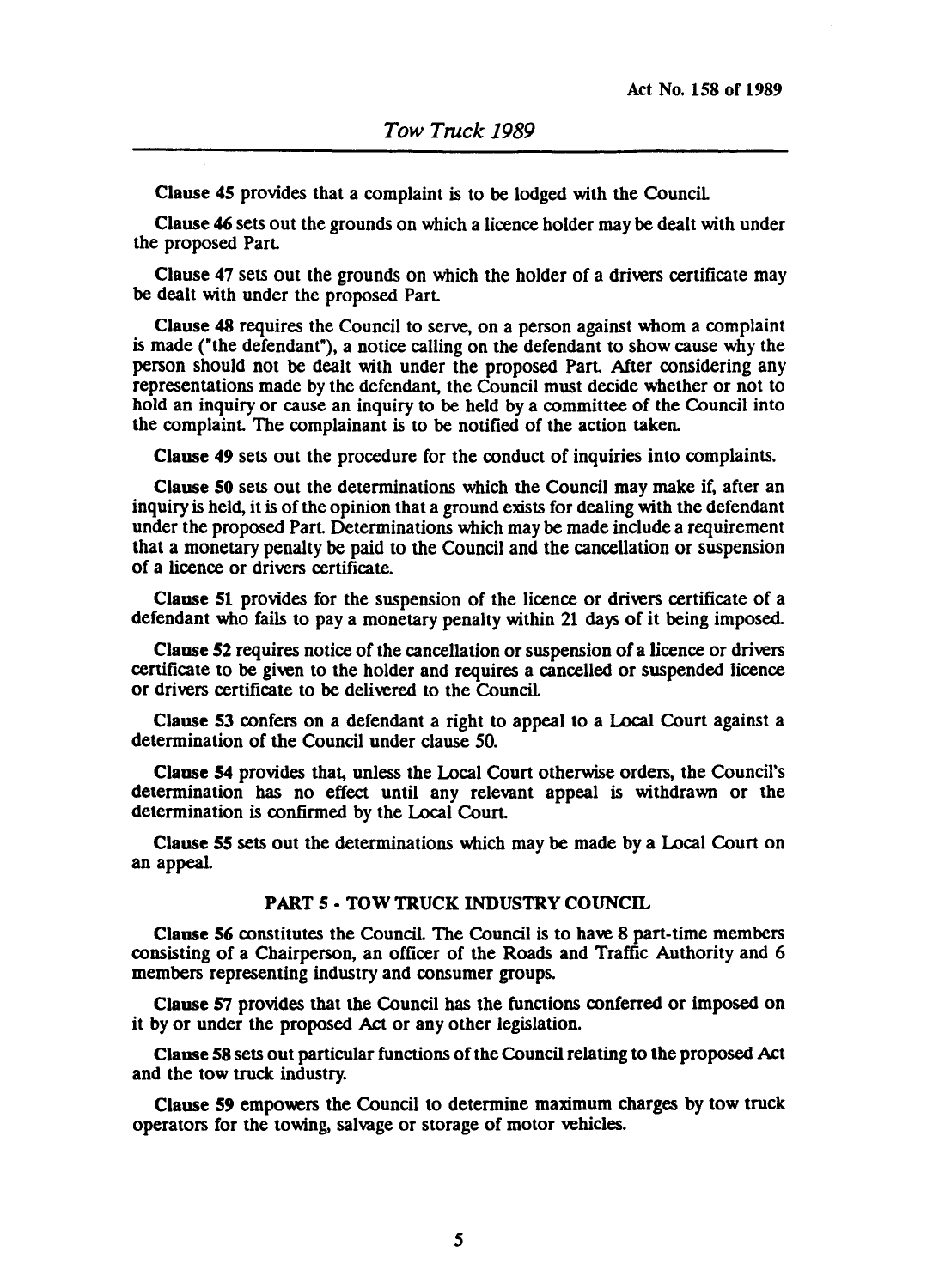Clause 60 authorises the Council to employ necessary staff.

Clause 61 enables the Council to engage consultants.

### PART 6· FINANCE

Clause 62 establishes, as a Special Deposits Account in the Treasury, the Tow Truck Industry Fund

Clause 63 sets out the money which is to be paid into the Tow Truck Industry Fund

Clause 64 sets out the payments which may be made from the Tow Truck Industry Fund

Clause 65 provides for the financial year of the Council

Clause 66 sets out the Council's investment powers.

### PART 7· GENERAL

Clause 67 enables the Council to refund fees paid in respect of an application for a licence or drivers certificate or in respect of a licence or drivers cenificate if an application is refused or a licence or drivers certificate is cancelled

Clause 68 makes it an offence, except in certain specified circumstances, to disclose information obtained in connection with the administration or execution of the proposed Act.

Clause 69 empowers the Council to delegate its functions.

Clause 70 provides for procedures on appeals under the proposed Act

Clause 71 exculpates from personal liability the Council, the Chairperson of the Council, the members of the Council and any person acting under the direction of the Council, for any matter or thing done in good faith for the purpose of executing the proposed Act or any other Act

Clause 72 provides that the Act prevails despite any stipulation to the contrary or any contract or agreement

Clause 73 empowers the Council to require information from any person relating to a tow truck, towing or the business of a tow truck operator and makes it an offence for a person to fail to comply with any such requirement

Clause 74 requires the holder of a licence, while carrying on the business of a tow truck operator, to produce the licence, and the holder of a drivers cenificate, who is engaged in towing work, to produce the drivers cenificate, on demand by specified persons.

Clause 75 empowers a person authorised in writing by the Council to enter premises or a tow truck for the purpose of ascertaining whether a person is contravening or has contravened the proposed Act or the regulations and, while there, to make examinations and inquiries.